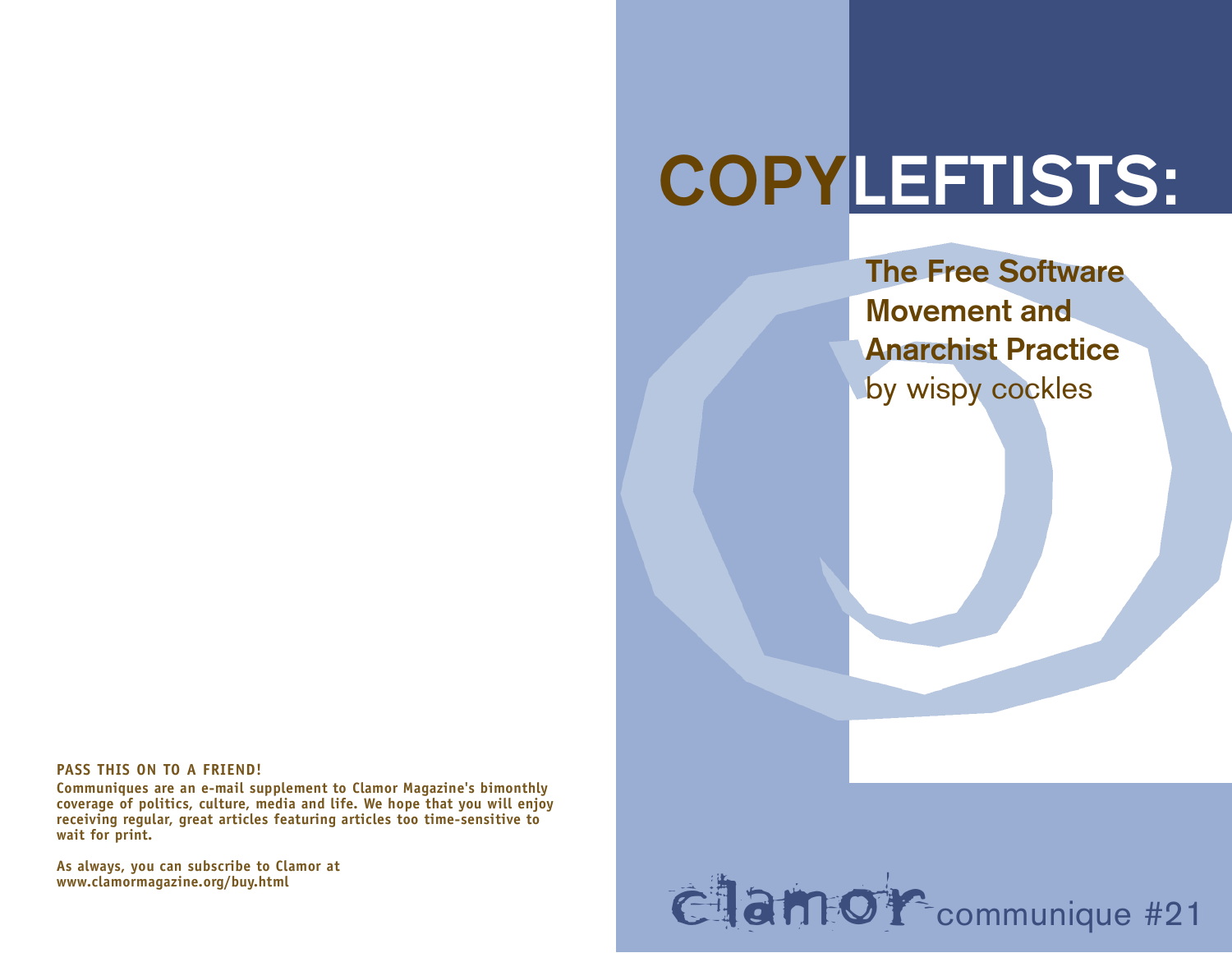Meanwhile new organizations based on the same principle—to every man according to his needs—spring up under a thousand different forms; for without a certain leaven of Communism the present societies could not exist. In spite of the narrowly egoistic turn given to men's minds by the commercial system, the tendency towards ommunism is constantly appearing, and influences our activities in a variety of ways ... Museums, free libraries, free schools, free meals for children; parks and gardens open to all; streets paved and lighted, free to all; water supplied to every house without measure or stint—all such arrangements are founded on the principle: "Take what you need."

**- Peter Kropotkin, The Conquest of Bread**

Against the papacy of Microsoft, the digital revolutionary cries out, "Information wants to be free."

**- Tom Morton and Kevin Murray, A Video Pre-History of the Third Millennium**

## **THE SEARCH FOR ANARCHISTS WITHOUT BLACK FLAGS**

I t was a dreary Tuesday night as I trudged to the bar for a cup of coffee hopefully some old-fashioned bar room debate. I've taken up this hobby recently of going to bars and looking for arguments. My thinking has become t was a dreary Tuesday night as I trudged to the bar for a cup of coffee and hopefully some old-fashioned bar room debate. I've taken up this hobby recently of going to bars and looking for arguments. My thinking has organizers, and I've gone out in search of some serious difference in opinion. Some good criticism in my sentiments against the war in Afghanistan or for a

**The Clamor Communique format has been reworked so you can easily distribute them as half-page pamphlets. Simply photocopy them double-sided in the order they are delivered here, fold copies in half, and staple in the middle.**

cles about them. In a society increasingly immersed in computers and the Internet, the grassroots Free Software Movement seeks to liberate these technologies from the multi-national corporations that seek to control them. They have created multiple free operating systems as an alternative to Microsoft Windows and other corporate controlled OS. As well most major corporately owned programs have Free Software alternatives. Instead of Adobe Photoshop one can use "The Gimp." For a word processor try K Word instead of Microsoft Word. Let this article be an advertisement, if you're using a PC get rid of windows and install the GNU Linux operating system. Not only will you're computer probably develop fewer problems. Not only will you get tons of great software for free. But you'll be able to boot up your machine knowing that no corporate executive is making money off of the software that you use.

As our radical movement for social change moves forward, it'll be imperative to find examples amongst the many different aspects of 21st century life that seem to contain a semblance of anarchism. If we believe that anarchist principles are so powerful that they could potentially take root amongst the many and varied peoples of this world we, as an anarchist movement, must begin to look around for examples of their manifestation in contemporary society. The examples we may find might not be perfect or pure by some anarchist's standards, but they may contain a libertarian seed that if nourished correctly will shed the toxicity of the hierarchy. As well when faced with the people who deride us as idealists and claim that our principles won't work out in practice, we need examples of our principles in practice that we can point out.

It's my feeling that the Free Software Movement might be one good example of anarchist principles being relevant to people other than anarchists. Its notions of Copyleft (communal ownership) and Free Software (freedom of information from proprietary constraints) are fairly explicit in their intent and principles. As well The Free Software Movement offers no compromise in its struggle against corporate domination of software or its opposition to the notion that ideas and information can be privatized. Sound familiar?

Personally, I encourage folks active in the anarchist movement to look into this movement themselves and dialogue with folks active in it. Some interesting relations could be cultivated that might advance both.

# **FOR MORE INFORMATION:**

The GNU and Free Software Foundation: www.qnu.org Free Software Magazine: www.rons.net.cn/english/FSM/issue01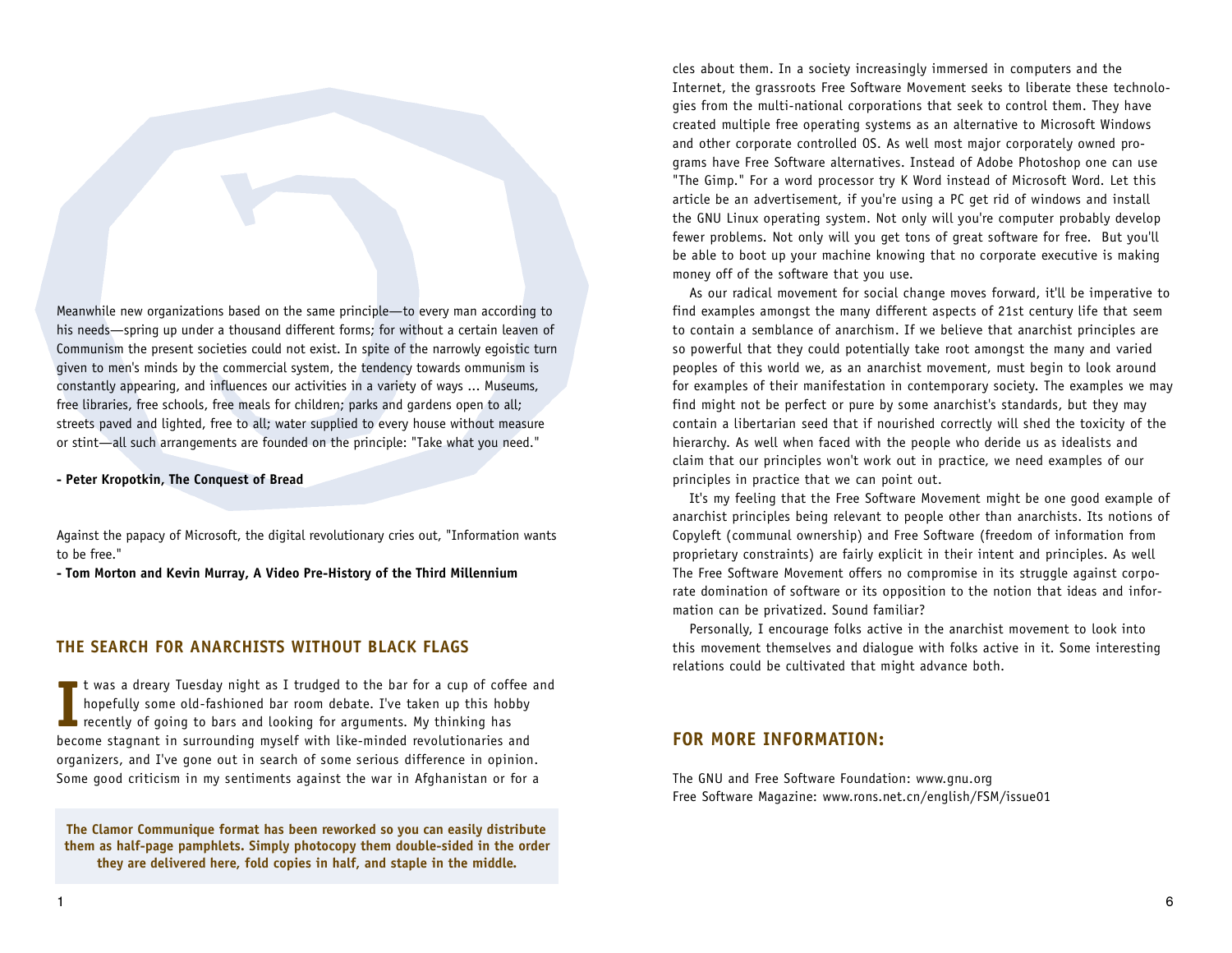is that many of the ideas and practices of the free software movement are anarchist in nature. They are explicitly for communal ownership of software, for the free sharing of information, against the concept of intellectual property, and encourage the cooperation of individuals to create something that will not just benefit themselves but all people who use computers. I'd be thrilled if there existed a broad based militant anti-capitalist sentiment in this movement. Somehow, however, there is something a bit more thrilling about the lack of rhetoric and ideology. Something that speaks volumes about the depth and relevance of anarchist ideas: you needn't be an ideologue or a politico to realize that anarchist ideas of mutual aid, communal property, and the freedom of information make sense. As well, you needn't be spouting off fiery rhetoric to put anarchist ideas into practice in a way that makes them relevant to large numbers of people.

One of the ideas and practices that I find most intriquing in the free software movement is known as "copyleft." It provides not only promise in resistance to increasing privatization, but a tongue in cheek pun that, in my opinion, points towards its political implications albeit in a libertarian sense.

Copyleft is a general method for making a program free software and requiring all modified and extended versions of the program to be free software as well. Copyleft quarantees that every user has freedom "states the definition according to the Free Software Foundation." To copyleft a program, we first state that it is copyrighted; then we add distribution terms, which are a legal instrument that gives everyone the rights to use, modify, and redistribute the program's code-or any program derived from it—but only if the distribution terms are unchanged. Thus, the code and the freedoms become legally inseparable.

As the above quote illustrates the idea and practice of copyleft is a liberating one; its bottom line is not profit or power, but rather communal sharing and freedom. Its brilliance lies in the fact that it uses the institution of copyright as a means to not a private proprietary end, as it is intended to be used, but rather a communal proprietary end. It subverts the dominant paradigm.

To simply think of this practice as something applicable only to techie geeks and specialists in the IT (information technology) field underestimates its potential and intent. It's not just a concept to allow the IT specialist or producer more freedom with the code so that s/he can further innovation in the field, it's freedom for the consumer as well. In other words, it's a concept and practice that is relevant to anyone who owns or uses a computer. The concept is an example of the revolutionary notion, "From each according to their ability to each according to their need." As the Free Software Foundation explains, "Most of us are programmers, and we want freedom for ourselves as well as for you. But each of us uses software written by others, and we want freedom when using that software, not just when using our own code. We stand for freedom for all users, whether they program often, occasionally, or not at all."

Perhaps the most startling thing about these concepts of free software and copyleft is that I hear very little in anarchist or anti-authoritarian communist cir-

directly democratic politics has been found in the company of drunks. I've listened to the critique, bantered back and forth with my fellow debaters, and had some pretty heated exchanges about queer liberation, social equality, and the like.

This Tuesday was different; however, debate was not on the agenda, but rather an engaging discussion. I sat down to a few cups of coffee, and met a 46-yearold bricklayer named Mark. He started off the conversation by commenting on a newspaper article on the military actions in Afghanistan, and explained to me why the war is just gonna fuck everything up ten fold. "We gotta clean up our own backyard and stop telling other people how to live," he said. I asked him what he meant, and he began to rant about the massive inequality in America, how there should be no homeless people in the richest country in the world, about how people have no power to make decisions on what happens in their communities, how "corporate and government have all the power." He didn't claim to know what could take the current system's place, but that didn't stop his criticism. When I asked his opinion about Cuba and the old Soviet Union, he responded with a quote from a Who song, "Meet the new boss, same as the old boss. " He's pretty much an anarchist who would probably never self-identify as such. That is, unless anarchist ideas were made relevant to his everyday life.

Unfortunately he's got no time to hang out with the Black Bloc kids; he works 50 hours a week and doesn't have the money to travel to wherever the protest of the week happens to be. He prefers Kenny Rogers to anarchist punk bands. As well, I' m quessing he'd get pretty bored with reading theory written by 19th century Russian guys with beards, but I could be wrong. I left the bar that night inspired by his common sense commentary, and wondering just how many anarchists by any other name I walk by in the street everyday. How many like minds does our movement for radical social change overlook in our petty, insular bickering about what color would best match the black flag?

In recent correspondence Cindy Millstein, a social anarchist thinker from Chicago, summed up my sentiments exactly: "People needn't all become anarchists, but anarchism's principles are a damned good framework for a better society by whatever name (s.)" To try to convert people to "anarchism" or any other "ism" would exemplify the vanguardist tendencies we supposedly abhor. The ideas of anarchism need to stand by themselves, and must be relevant to people's everyday lives if they are to be widely adopted in society. Classic anarchist philosopher Peter Kropotkin had great ability to see anarchist communism in the society of his day. As the quote at the beginning of this article illustrates, he was able to see a semblance of anarchist communist practice in such apolitical institutions such as museums, libraries, and public gardens.

Where do we draw examples in our current post-modern landscape?

My comrade here at Queer Paradise (a.k.a. The Richmond Queer Space Project), Em, informed me that we were going to switch our computers over to an operating system commonly known as Linux. I'm not a techie by any standard of measure, so I asked him what it was all about. He explained that it would solve a lot of the problems we've been having with our machines which currently use